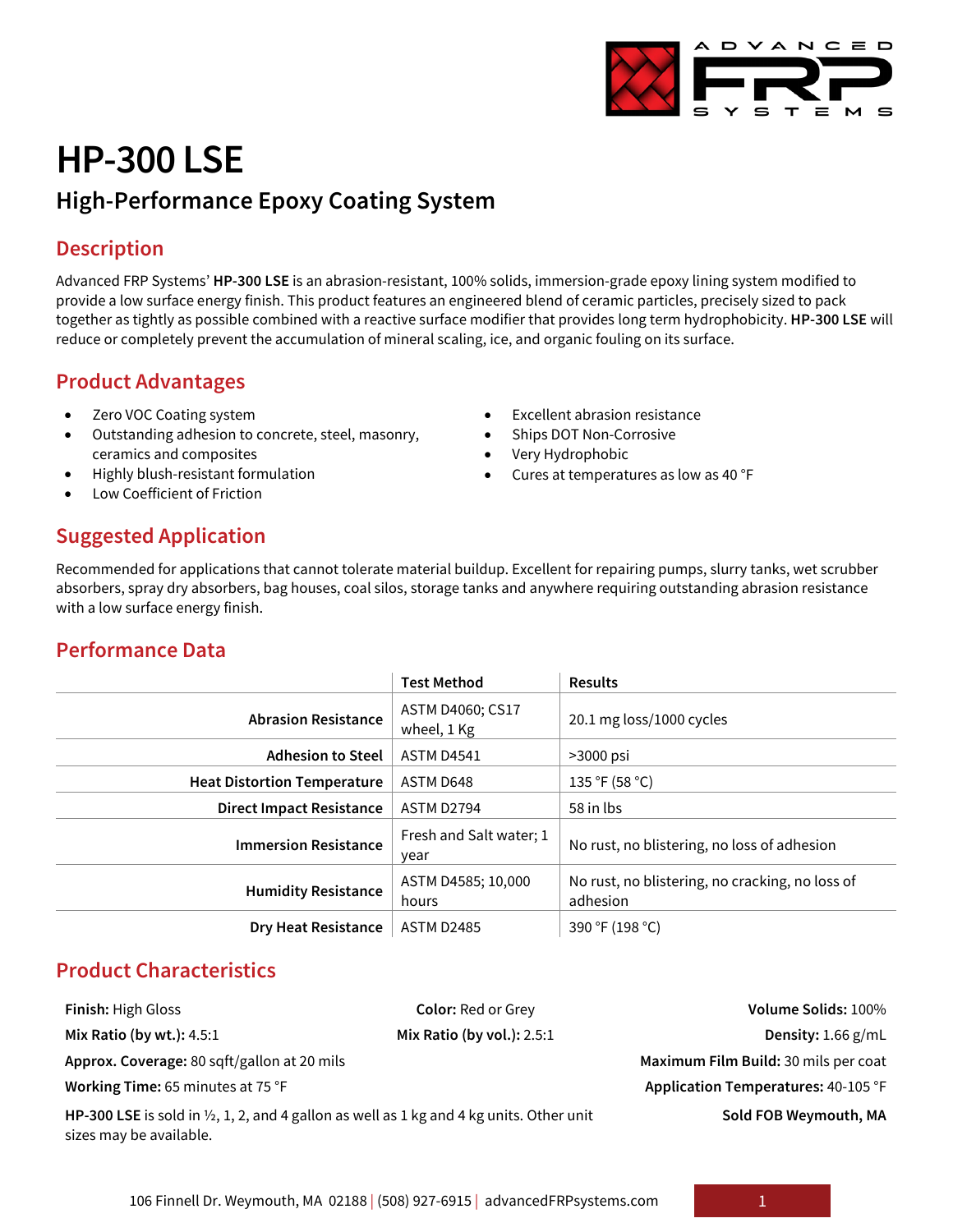

### **Cure Schedule**

| <b>Cures for Application</b>    | 50 °F (10 °C)  | 75 °F (24 °C) | 100 °F (38 °C) |
|---------------------------------|----------------|---------------|----------------|
| Dry to Touch                    | 14 hours       | 8 hours       | 4 hours        |
| Dry Hard                        | 36 hours       | 24 hours      | 12 hours       |
| Overcoat Window                 | 14 - 168 hours | 8 - 120 hours | 4 - 72 hours   |
| <b>Cures for Service</b>        | 50 °F (10 °C)  | 75 °F (24 °C) | 100 °F (38 °C) |
| Atmospheric                     | 36 hours       | 24 hours      | 12 hours       |
| Water Immersion                 | 48 hours       | 36 hours      | 24 hours       |
| <b>Full Chemical Resistance</b> | 168 hours      | 120 hours     | 72 hours       |

*Contact Advanced FRP Systems for elevated temperature post-cure information. Elevated temperature cures will increase chemical resistance and reduce return to service time.*

### **Application Information**

#### *All Advanced FRP Systems products should be installed by a certified applicator or with direct oversight by Advanced FRP Systems, Inc. This data sheet provides general application guidelines for HP-300 LSE.*

#### *Contact Advanced FRP Systems for more information if your project has detailed coating specifications.*

Ensure air and substrate temperatures are between 40-105 °F and relative humidity is below 95%. Follow surface preparation guidelines below prior to coating.

Pour all of Part A – Hardener into Part B – Base and mix with low speed power agitator for 2-3 minutes. Using a paint stick or spatula, thoroughly scrape sides and bottom of unit. Mix with power mixer for an additional 2 minutes. Do not dilute Advanced FRP products.

**HP-300 LSE** can be applied via brush, roller, conventional airless spray equipment or plural component, airless spray equipment. Consult Advanced FRP Application Guidelines for information on spraying **HP-300 LSE**.

Stripe coating of all crevices, weld seems, corners and sharp angles is an essential part of good coating practices and should be done for all immersion services. Heavily pitted areas should be filled with **FRP Repair Putty** or other Advanced FRP resurfacing material prior to coating.

**HP-300 LSE** should be applied at 10 - 30 mils per coat in 1 coat according to the specification for your project. Additional coats of **HP-300 LSE** should be used for higher film build as abrasion resistance is directly proportionate to film build. A minimum of 30 mils DFT is required for immersion service.

After the coating system has cured, the dry film thickness should be measured by non-destructive dry film thickness gauges to verify minimum application thickness. The coating system should be free of all pinholes and holidays which can be tested through high voltage spark testing. The cured film should be essentially free of runs, sags, inclusions, and other defects. All coating deficiencies should be repaired and allowed to cure prior to return to service.

### **Surface Preparation**

**Steel (Immersion Service):** Remove all oil and grease from surface with an SSPC-SP 1 Solvent Wipe prior to blasting. Abrasive Blast to an SSPC-SP 10 Near white metal blast with a sharp angular profile of 2 - 3 mils (50 - 75 microns).

**Steel (Atmospheric Corrosion):** Remove all oil and grease from surface with an SSPC-SP 1 Solvent Wipe. Minimum surface preparation of SSPC-SP 2 Hand Tool Cleaning must be performed. For enhanced performance, an SSPC-SP 6 Commercial Blast Cleaning with an angular surface profile of 1.5+ mils should be used.